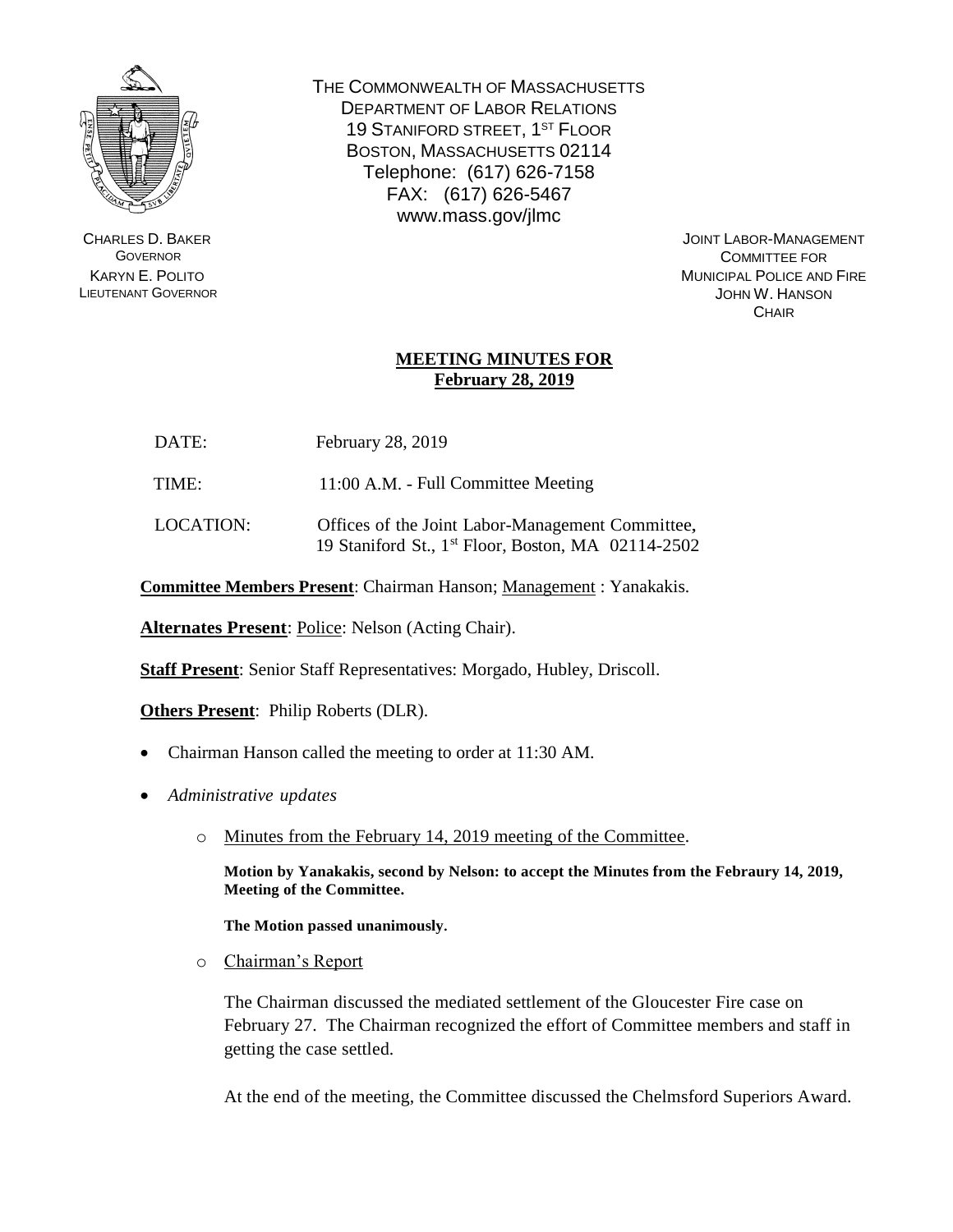• *Petition, Jurisdiction, Awaiting Funding List (AFL) and Other Cases:*

|           |                                                                                                                                                                                                                                                                                                                                                                                                                                                                                                                                                                                                                         | <b>Case Number Organization</b> | <b>Mediator/Sr. Staff</b> | <b>Topic/Vote/Action</b> |  |  |
|-----------|-------------------------------------------------------------------------------------------------------------------------------------------------------------------------------------------------------------------------------------------------------------------------------------------------------------------------------------------------------------------------------------------------------------------------------------------------------------------------------------------------------------------------------------------------------------------------------------------------------------------------|---------------------------------|---------------------------|--------------------------|--|--|
| $\bullet$ | 17-6139                                                                                                                                                                                                                                                                                                                                                                                                                                                                                                                                                                                                                 | <b>Brookline Police</b>         | CG, DJM, DC               | Move to Awaiting Funding |  |  |
|           | Mr. Morgado briefed the Committee on the status of the case.                                                                                                                                                                                                                                                                                                                                                                                                                                                                                                                                                            |                                 |                           |                          |  |  |
|           | Motion by Nelson, second by Yanakakis: to move the case to the Awaiting Funding List.                                                                                                                                                                                                                                                                                                                                                                                                                                                                                                                                   |                                 |                           |                          |  |  |
|           | The motion passed unanimously.                                                                                                                                                                                                                                                                                                                                                                                                                                                                                                                                                                                          |                                 |                           |                          |  |  |
| $\bullet$ | 18-6653                                                                                                                                                                                                                                                                                                                                                                                                                                                                                                                                                                                                                 | <b>Plymouth Superiors</b>       | JG, DC, GD                | Vote to Arbitration      |  |  |
|           | Mr. Driscoll briefed the Committee on the status of the case.                                                                                                                                                                                                                                                                                                                                                                                                                                                                                                                                                           |                                 |                           |                          |  |  |
|           | Motion by Nelson, second by Yanakakis: to find in the matter of Plymouth Police Superiors and the<br>Town of Plymouth, JLM-18-6653, that there is an apparent exhaustion of the processes of collective<br>bargaining which constitutes a threat to public welfare and that the Committee votes to send this case to<br>arbitration by a tripartite panel consisting of Michael Perreira (Labor) and Frank Frederickson<br>(Management) and/or other Committee members and/or senior staff that may be substituted as<br>necessary by the respective Labor and/or Management Chairs pursuant to the rules, policies and |                                 |                           |                          |  |  |

**necessary by the respective Labor and/or Management Chairs pursuant to the rules, policies and procedures of the Committee, and any other applicable provisions of law, and a neutral selected in accordance with the Committee's rules, policies and procedures, on an issue by issue basis, with said issues having been identified at the January 28, 2019, hearing held pursuant to Section 1, Subsection 3(a) of Chapter 589 of the Acts of 1987.**

**The Motion passed unanimously.**

• 18-6864 Grafton Police DC, DJM Move to Awaiting Funding

Mr. Morgado briefed the Committee on the status of the case.

**Motion by Nelson, second by Yanakakis: to move the case to the Awaiting Funding List.**

**The motion passed unanimously.** 

• 18-6932 Melrose Police DC, DJM Move to Awaiting Funding

Mr. Morgado briefed the Committee on the status of the case.

**Motion by Nelson, second by Yanakakis: to move the case to the Awaiting Funding List.**

**The motion passed unanimously.**

18-6697 Greenfield Fire SJS, JOEH, GD Funded / Remove

**No action as a quorum was not present.**

• 17-5884 Quincy Police DC, GD Move to Awaiting Funding

**Motion by Nelson, second by Yanakakis: to move the case to the Awaiting Funding List. The motion passed unanimously.**

Adjournment